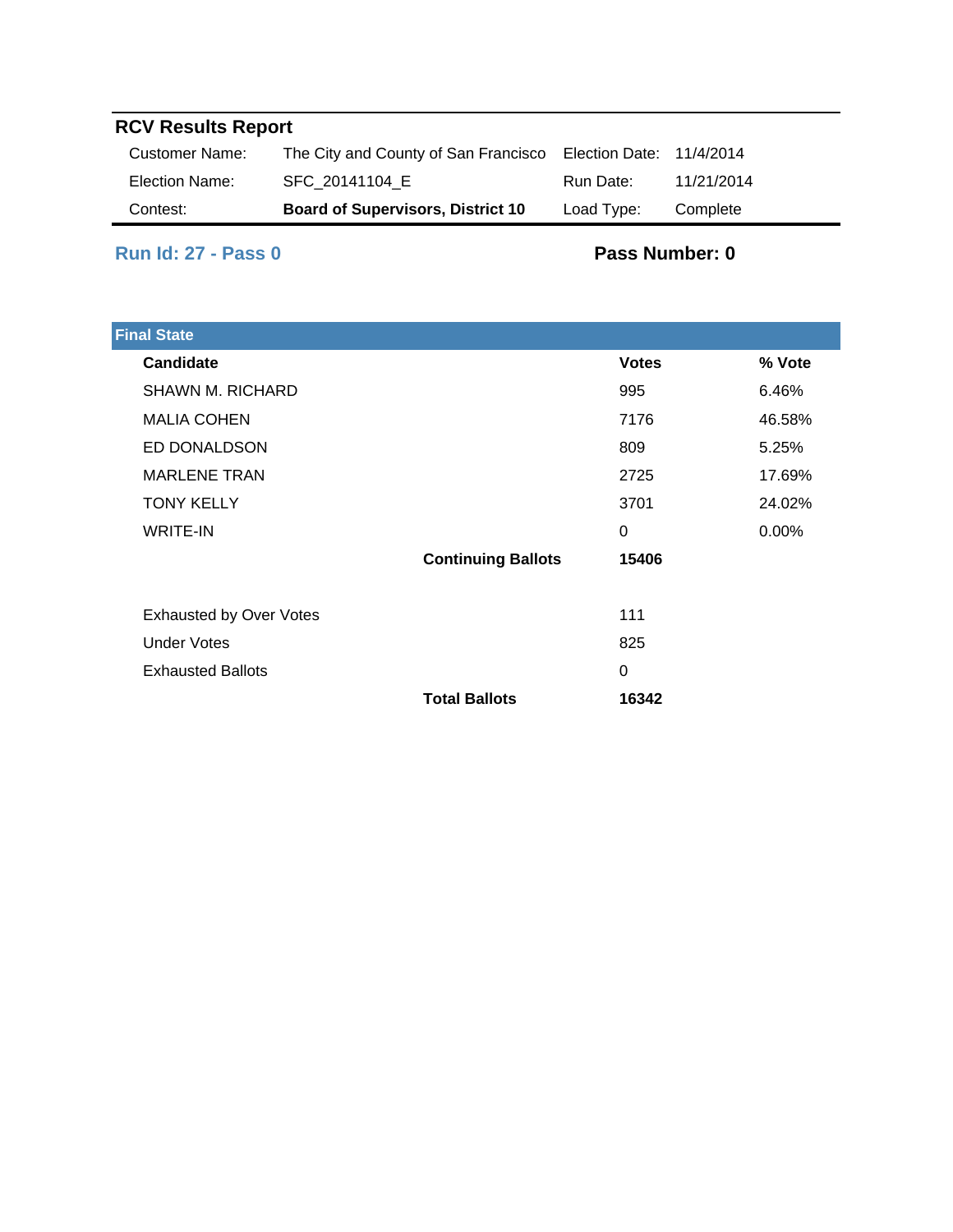# **RCV Results Report**

| Customer Name: | The City and County of San Francisco     | Election Date: 11/4/2014 |            |
|----------------|------------------------------------------|--------------------------|------------|
| Election Name: | SFC 20141104 E                           | Run Date:                | 11/21/2014 |
| Contest:       | <b>Board of Supervisors, District 10</b> | Load Type:               | Complete   |

### **Run Id: 27 - Pass 1**

### **Pass Number: 1**

| <b>Initial State</b>                |                           |                |        |
|-------------------------------------|---------------------------|----------------|--------|
| <b>Candidate</b>                    |                           | <b>Votes</b>   | % Vote |
| <b>SHAWN M. RICHARD</b>             |                           | 995            | 6.46%  |
| <b>MALIA COHEN</b>                  |                           | 7176           | 46.58% |
| ED DONALDSON                        |                           | 809            | 5.25%  |
| <b>MARLENE TRAN</b>                 |                           | 2725           | 17.69% |
| <b>TONY KELLY</b>                   |                           | 3701           | 24.02% |
| <b>WRITE-IN</b>                     |                           | $\overline{0}$ | 0.00%  |
|                                     | <b>Continuing Ballots</b> | 15406          |        |
|                                     |                           |                |        |
| <b>Exhausted by Over Votes</b>      |                           | 111            |        |
| <b>Under Votes</b>                  |                           | 825            |        |
| <b>Exhausted Ballots</b>            |                           | $\mathbf 0$    |        |
|                                     | <b>Total Ballots</b>      | 16342          |        |
| <b>Eliminated Candidates - Pass</b> | 1                         |                |        |
| <b>Candidate</b>                    |                           | <b>Votes</b>   |        |
| <b>SHAWN M. RICHARD</b>             |                           | 995            |        |
| ED DONALDSON                        |                           | 809            |        |
| <b>WRITE-IN</b>                     |                           | 0              |        |